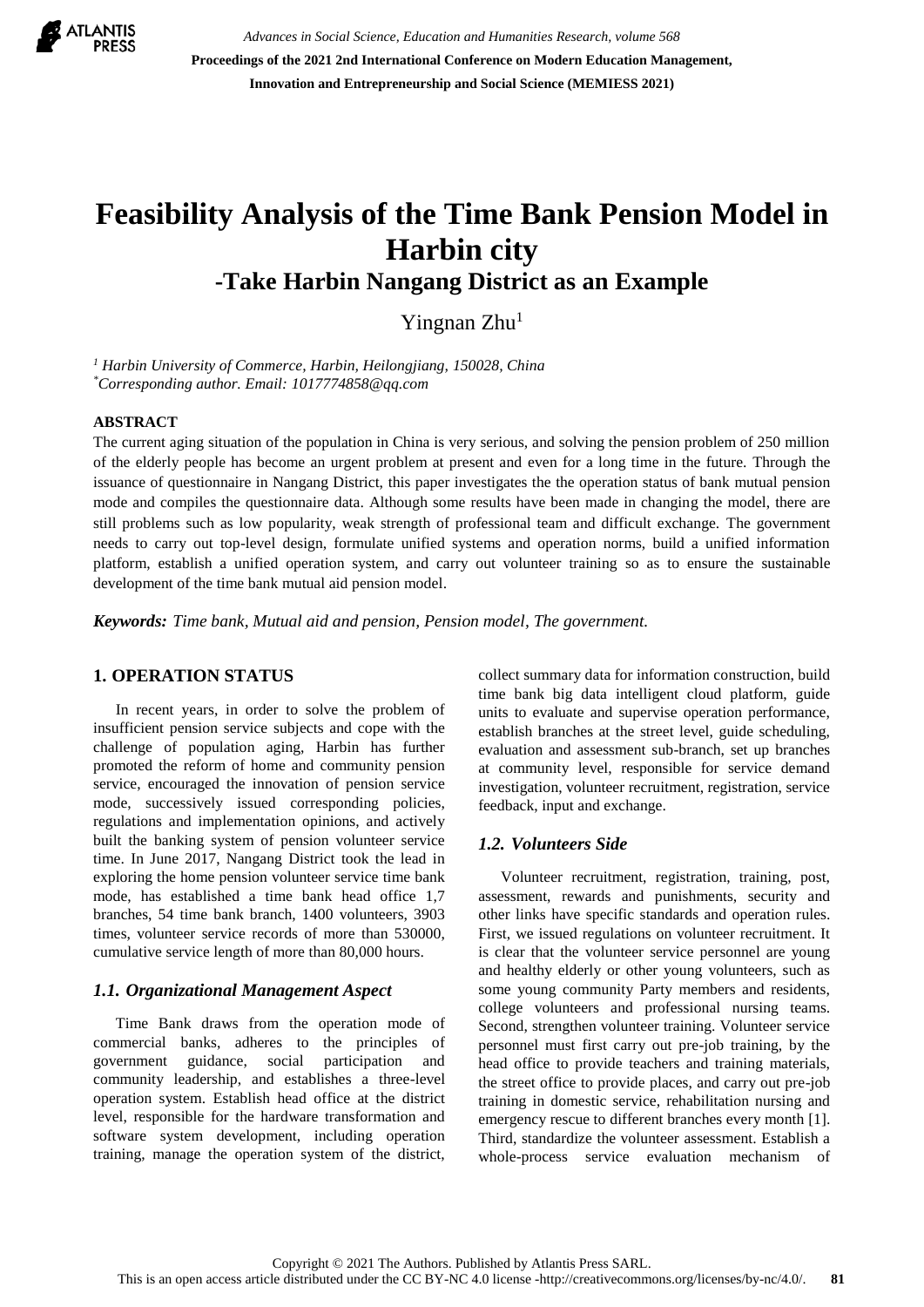pre-assessment, on-site assessment, telephone return visit, and regular inspection. Fourth, increase the volunteer reward. Carry out the star certification of volunteer service, select the most beautiful volunteers at the end of the year and commend them. Excellent volunteers and their children will get more opportunities in their work and evaluation. Fifth, increase the guarantee of volunteers. At present, the total behavior of time bank star volunteers buy door-to-door service insurance, protecting the rights and interests of volunteers.

# *1.3. Service Process and Service Content Aspects*

The service object passes the time bank management system or mobile APP point order, and then the system automatically sends orders, volunteers to apply for service tasks, door-to-door service provision, service object evaluation, and branch return visit to confirm the settlement process to carry out volunteer service. Service content in addition to buying food cooking, chat, hair comb, cleaning, and for some special groups, such as disabled elderly care, emergency professional services, in addition, the community will also hold various neighborhood activities, lead residents to participate in volunteer service, enhance communication and understanding between residents, play the community positive energy, inspire more people to join the volunteer team.

#### *1.4. Time Integral Management*

The storage and exchange standards of service time are defined. Each branch has special staff to record volunteer service duration and service content, and has time currency exchange area to take different conversion according for different service needs of different types of elderly.

#### **2. EXISTING PROBLEMS**

After several years of exploration, the time bank mutual assistance and pension model of Harbin Nangang District is becoming increasingly mature, which has achieved good results and social influence, but still faces many problems and difficulties, mainly as follows:

#### *2.1. Insufficient Public Awareness*

Time Bank awareness nationwide, The national publicity of mutual assistance and pension services and the time bank model is not enough, From the citywide perspective, At present, only Nangang District has explored and carried out the time bank mutual aid and pension model, In the process of research, we found that the attention of time bank both from the government policy guidance or personal level is very insufficient, It is difficult to promote large-scale publicity with the power of one district alone, Lack of cognitive environment and public opinion atmosphere in the society, Many people don't know time banks at all, Also do not know its operating model and significance value, Due to the insufficient awareness of time banking in the whole society, Trust and participation are naturally low.

# *2.2. The Service Team Construction is Ineffective*

In the face of the increasingly scarce status situation of care resources for the elderly in the community, the smooth operation of the community time bank must inevitably be separated from the further expansion of the care management team and the optimization of the team structure. Compared with the rapid development of pension service, the development of the service team is still the most visible shortcoming, and the phenomenon of large age, low professional level, large outsiders and large personnel mobility is relatively common. In terms of the service team structure. The volunteer group to provide services is relatively single. Most people of this group are full of enthusiasm for this service, but they lack volunteers with strong professional skills and are unable to provide pension services with professional skills [2]. In addition to community service teams, community management teams also defects in development. And has a bad impact on the management and operation of the community. Adequate community human resources is a necessary condition for the stable and sustainable development of time bank, and the current community service team scale, team structure, team specialization and other aspects are insufficient, which will not only affect the service quality and level of time bank to help the elderly. It also poses challenges to community management.

### *2.3. Sustainable Development and Cross-regional Exchanges are Limited*

Through deposit and exchange is difficult to achieve through deposit and exchange, refers to the account opening person in a certain range, can be the whole country, or within the city's service outlets for inquiry, storage and exchange and other time bank business. From the development of Nangang District in Harbin, some branches have not fully realized the deposit and exchange [3]. With the development of the economy, the mobility of the population is getting bigger and bigger, and the moving community has no time bank mutual care institutions for the elderly, then the time currency accumulated by the volunteers is basically invalid, which greatly strikes the enthusiasm for participation and is not conducive to the sustainable operation and development of the time bank. In the current society with strong population mobility, different management and measurement standards in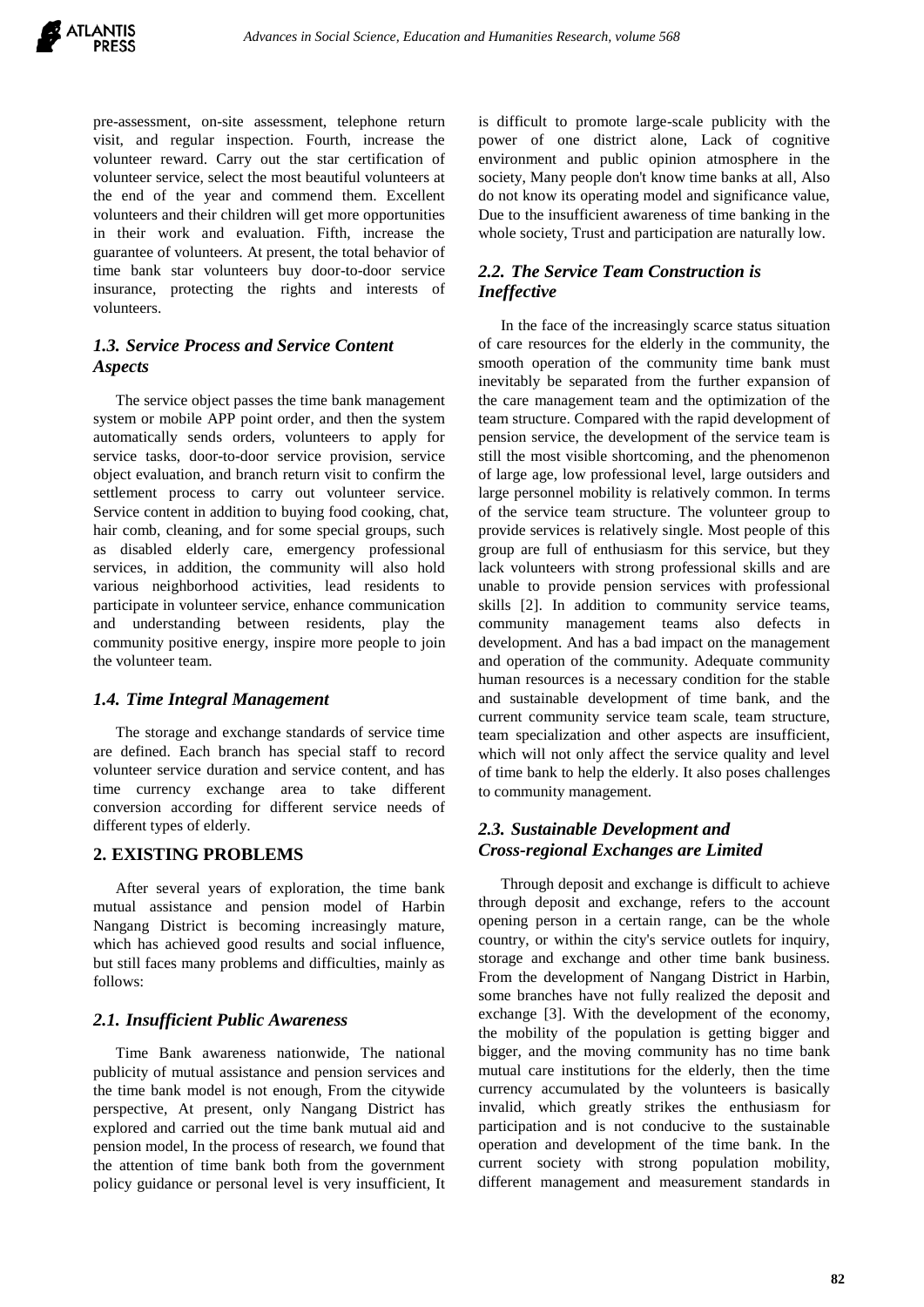

different regions. Whether the continuity of time storage and the immediacy of service exchange determine whether the development of the pension service model of time bank is sustainable.

# **3. COUNTERMEASURES AND SUGGESTIONS**

# *3.1. The Government Conducts a Top-level Design*

The municipal government should set up a special leading group, with the main leaders as the leader, and the main leaders of relevant departments and the district government as members. Under the unified leadership of the municipal government, division of labor and cooperation will jointly promote the development of time bank. The Civil Affairs Bureau takes the lead and is responsible for the overall operation; the Civil Affairs Bureau and the Big Data Administration are responsible for building the time bank management information platform; the Health Commission is responsible for guiding the elderly services including geriatric prevention, medical care, mental health and care; the volunteer training and guidance of the Bureau of Finance; the Bureau strengthens legal guidance and fund management; other departments do other relevant work [4].

# *3.2. Formulate Unified Systems and Operational Norms*

Formulate the unified management requirements of time bank service volunteers, service objects and contents, and formulate the city's unified operation rules for the working process of storage, exchange and transfer of time.

Pension service time for the bank volunteers. In the early stage, healthy and dynamic vitality of the elderly should be the main body. On the one hand, we should activate the potential resources of retirees and encourage them to play their residual heat. On the other hand, enhance the ideological exchange between the elderly and relieve the loneliness of the elderly. Service object. Highlighting the services of people in just need, the time bank should give priority to providing services for the key elderly with empty nest living alone or disabled elderly who are not included in the government to buy home care services, and then the service population is gradually expanded after the mechanism is mature. Service content [5]. Mainly non-professional rigid demand services, and strive to be complementary to the services provided by the existing pension service organizations, giving priority to door-to-door meals, bath assistance, accompanying medical treatment, door-to-door medicine and other simple and popular with the elderly at home. Service storage. With the unified information platform as the storage way, to realize the city-wide storage. In the initial stage, the time bank should take the principle of simple and easy travel, regardless of the complexity of the service, and take the service length (minutes or hour) as the storage unit. The storage media shall set up a special time bank account. Service Exchange. Adhere to the public welfare direction of the time bank, and take the way of service exchange service to withdraw the time. Key empty-nesters and disabled elderly at home people who have no stored time can also receive services provided by volunteers. Service transfer. Service hours stored by volunteers can be donated or transferred to others at personal wishes. Volunteers who leave the local area can transfer the stored time to others or to other places, or give rewards in accordance with relevant regulations. Services Regulation. The services provided by volunteers can be conducted by real-time evaluation of service objects, telephone return visit, door-to-door return visit and other methods to ensure the quality of service. The fraud in the service should be incorporated into the management of the personal credit investigation system in accordance with the relevant regulations.

# *3.3. Build a Unified Information Platform*

Build a unified bank information platform for pension volunteer service time in the city, and establish a strict, convenient and unified information platform for service demand release, volunteer recruitment, service identification, service deposit and service exchange.

#### *3.4. Establish a Unified Operation System*

According to the basic principle of relying on the existing pension service system structure and not increasing administrative personnel, Harbin pension service time bank operation system shall be established according to the head office-branch-branch-branch-branch: The Head Office. Led by the Civil Affairs Bureau, the establishment of Harbin Pension Volunteer Service Time Bank, which is responsible for the development and maintenance of the city's pension volunteer service time bank information system, formulating relevant standards and norms of time bank, training branch staff, incubation time bank organization, and standardized construction of time bank outlets. Specific transactional work can be conducted by the government to purchase services and entrust a third party to operate. Branch Office. [6]The district civil affairs bureaus took the lead and carried out the work under the guidance of the head office. Specifically responsible for the organization and implementation of the time bank work in the district, coordinate and solve practical problems, formulate local support policies and manage the evaluation and approval of subsidies according to the actual situation of the district. Subbranch. Relying on the existing pension organizations are set up. Volunteer recruitment and